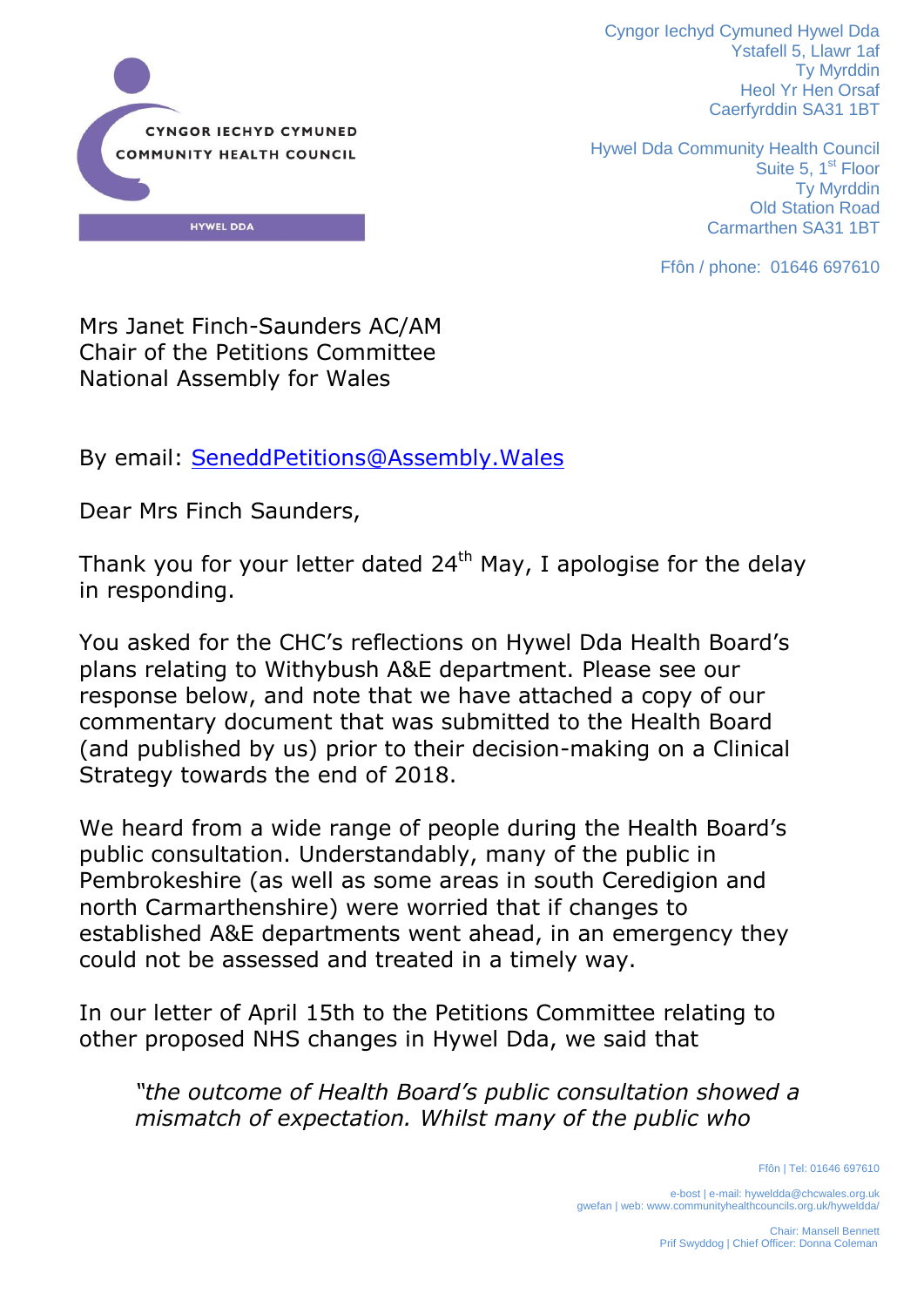*feared cuts to their services wanted more detail and concrete reassurances, the Health Board was looking to understand how the public viewed the strategic principles within proposals, with detail to be worked out in coming years.* 

*The answer to addressing this mismatch will be continuous engagement with the public to help shape implementation, something that we have made very clear in our expectations and that the Health Board has agreed to. Further, it is possible that there will also be a need for further consultation on specific issues or change proposals as required."*

This outlook also applies to any changes to A&E departments. Ultimately whilst stating that change and improvement is important, after public consultation the CHC was unable to support or oppose proposals. It was felt a number of issues would need to be clarified before the CHC could agree or disagree that the changes were in the public's best interest.

As stated in our commentary document, one of the crucial questions would be the extent to which Welsh Ambulance Service Trust could meet demand within a new local system. We understand that work is underway to model and understand this. Additionally the CHC is working on a local and national level to understand key related issues such as the development of a Major Trauma Centre and network, the strengthening of the Emergency Medical Retrieval and Transfer Service, a potential new Hyper Acute Stroke Unit, stroke and acute cardiac pathways.

It would be important to scrutinise wider related areas of local NHS development in the future, which would impact on or support the operation of a new urgent care system. For example, agreement to fund a new hospital that would house a large new Emergency Department and Trauma Unit is a significant first step, with a much improved picture of health and social care capacity needed in community settings to avoid the hospital-focused congestion that ultimately adds more pressure to ambulance and A&E settings. The future of transport and accessibility (both issues